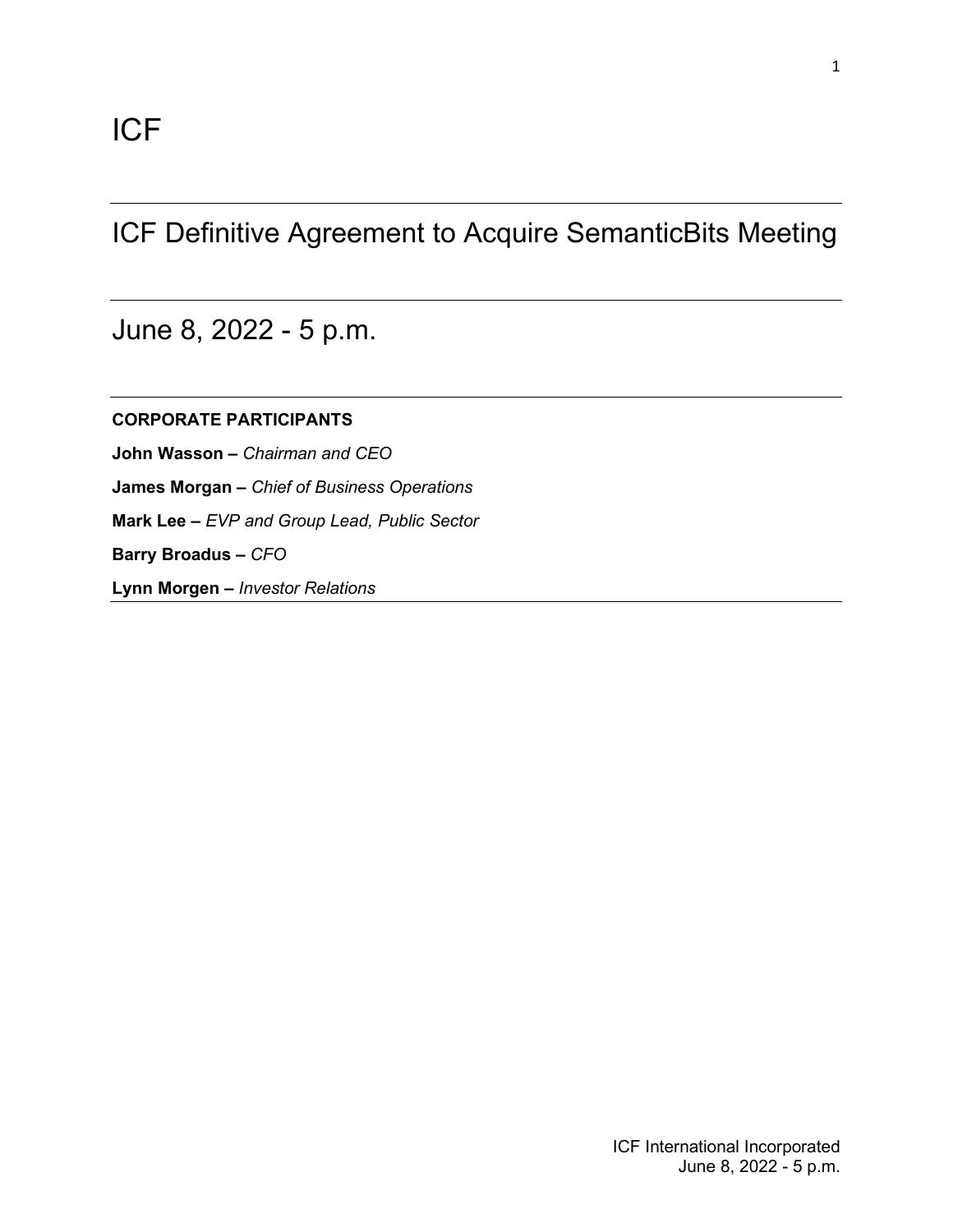## **PRESENTATION**

#### **Operator**

Good afternoon and welcome to the ICF conference call to discuss a definitive agreement to acquire SemanticBits. All participants will be in a listen-only mode. Should you need assistance, please signal a conference specialist by pressing the \* key followed by 0. After today's presentation, there will be an opportunity to ask questions.

To ask a question, you press \* then 1 on a touchtone phone. To withdraw your question, please press \* then 2. Please note that this conference is being recorded on Wednesday, June 8, 2022, and cannot be reproduced or rebroadcast without permission from the company. And I would now like to turn the conference over to Lynn Morgen of AdvisIRy Partners. Please go ahead.

## **Lynn Morgen**

Thank you, operator. Good afternoon, everyone and thank you for joining us to discuss today's announcement that ICF has reached a definitive agreement to acquire SemanticBits. Today's call will be hosted by John Wasson, Chairman and CEO and we will be joined by James Morgan, Chief of Business Operations; Mark Lee, EVP and Group Lead, Public Sector; and Barry Broadus, CFO.

As noted in our release, this live webcast includes supplemental slides that we will refer to during our remarks. These slides are also posted on the ICF website, icf.com. During this conference call, we will be making forward-looking statements to assist you in understanding ICF management's expectations about our future performance. These statements are subject to a number of risks that could cause actual events and results to differ materially and I refer you to our June 8, 2022, press release and our SEC filings for a discussion of those risks.

In addition, our statements during this call are based on our views as of today. We anticipate that future developments will cause our views to change. Please consider the information presented in that light. We may at some point elect to update the forward-looking statements made today, but specifically disclaim any obligation to do so. In addition, and as a reminder, we may be limited in discussing certain aspects of this transaction until after closing. I will now turn the call over to ICF's CEO, John Wasson. John?

#### **John Wasson**

Thank you, Lynn. And good afternoon, everyone. Thank you for joining us on short notice to discuss our definitive agreement to acquire SemanticBits, which we announced after the market closed today. This transaction is fully aligned with our strategy of building out ICF capabilities in high-growth markets and complementing our high single-digit organic growth with acquisitions that provide significant opportunities for revenue synergies.

Moving to slide 3, you can see a snapshot of SemanticBits, a 450-person firm that provides opensource IT solutions, at scale, primarily to the Centers for Medicare and Medicaid Services, or CMS. SemanticBits has an excellent reputation, and its technologists and practitioners bring demonstrated success with large, federal health IT projects and expertise across 30 technology platforms. Their fully agile and open-source approach compliments ICF's deep, federal health domain expertise and digital modernization capabilities, builds out our health IT and analytics capabilities, and brings the run-rate of our digital modernization business to almost \$500 million, further reinforcing our leading position as a provider of these services to civilian agencies.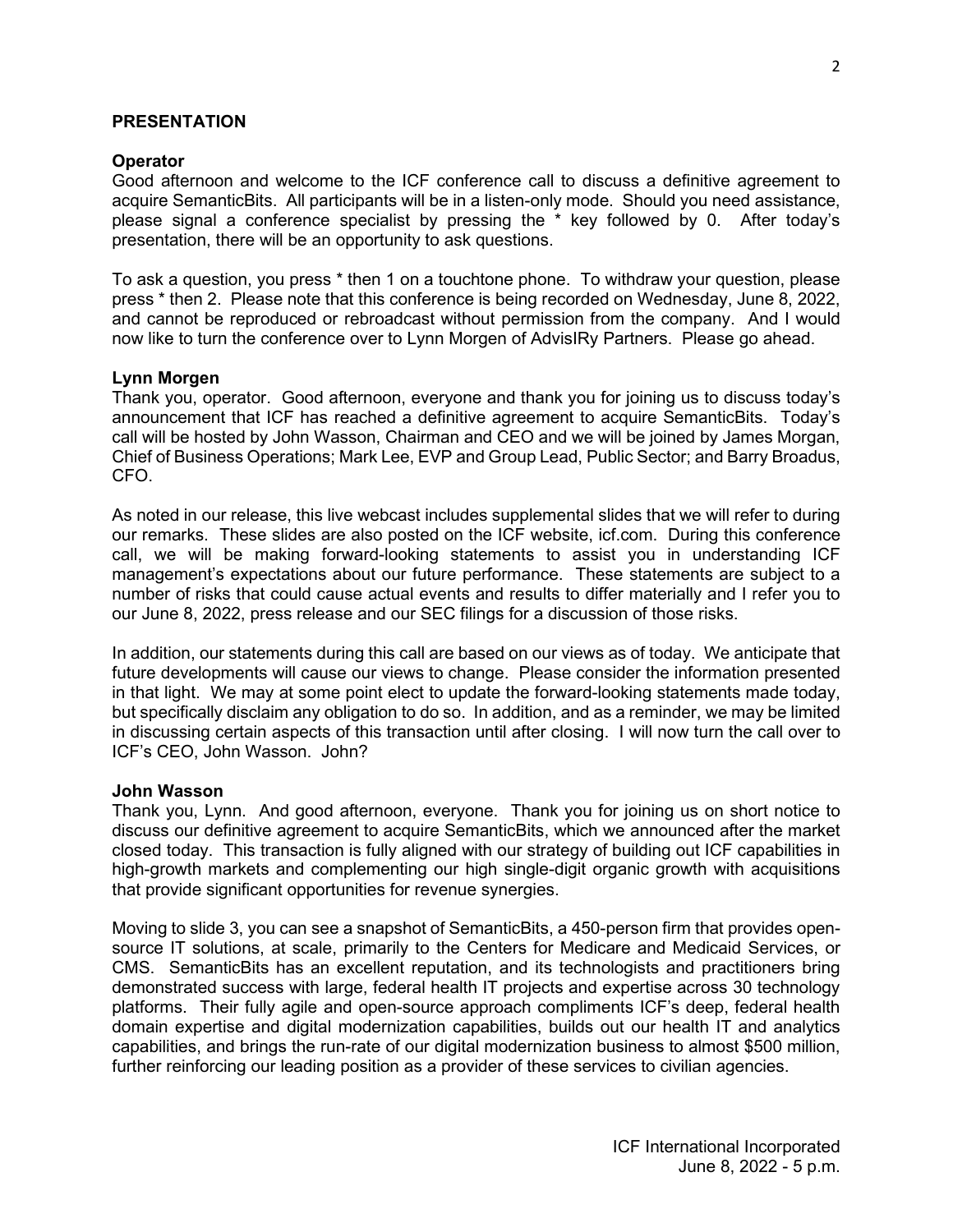SemanticBits is on track to generate revenues of approximately \$135 million this year, and we expect to close the transaction mid-July. Approximately \$115 million of that revenue is expected to be recurring in 2023, reflecting the completion of several small business contracts this year and next. SemanticBits has a track record of double-digit revenue growth and is expected to generate EBITDA margins in the high teens as part of ICF.

As you can see on the left of this slide, over 90 percent of SemanticBits revenue has been derived from the Centers for Medicare and Medicaid Services, again known as CMS. In the bottom right, you can see some of the domain areas they are focused in. These are all areas of significant growth in spending at CMS and NIH and complement our existing capabilities very well.

Slide 4 highlights our strategic thinking in moving forward with this transaction. First, SemanticBits is a well-regarded service provider to the Department of Health and Human Services, which is our largest client, representing 20 percent of ICF's total revenues prior to this acquisition. Second, with the vast majority of its revenues derived from the CMS, SemanticBits opens up a large, new addressable market for us, giving ICF scale at CMS, an agency with substantial and growing budgets. Third, we will be able to leverage their large, open-source project experience to service customers both within HHS and beyond.

We are seeing a lot of large, open-source opportunities across our civilian space and adding SemanticBits makes those much more winnable for us. Fourth and fifth, we are acquiring a leader that is adept in all areas of advanced technology required to support the overhaul and maintenance of legacy systems and a team of exceptionally talented technology experts.

Slide 5 details a number of the initial growth opportunities we see for ICF at CMS. CMS spends a great deal every year on exactly the types of services we provide and their spending will continue to grow in line with the need to reduce the healthcare costs of an aging population.

We have narrowed our focus to four of the organizations that are part of CMS, shown on the left of this slide, which have profiles most similar to those agencies we have served successfully for many years. Notably, their needs align with our strategy of providing differentiated services versus the more commoditized services required in other parts of the agency. With the work that our recent ITG and ESAC acquisitions have brought us, we already have a footprint in OIT and CCSQ.

SemanticBits will add significantly to the open-source component and will give us access to the other two target organizations, namely CPI and OC. On the right, we show overall CMS spending across the five professional services contract vehicles we have identified as highly relevant to these four organizations. We currently hold three of these, indicated with asterisks, and have subcontractor positions on the other two.

The average deal size at CMS is larger than most of our other clients, so it's attractive from that perspective, as well. Importantly, both the strategic and cultural fit are excellent here. On slide 6 is a quick look at their talent base. SemanticBits has long operated under a mission-driven culture and we look forward to welcoming them to a comparable cultural environment at ICF.

At our recent investor day two weeks ago, we stressed the importance of our culture. It defines the way we do things at ICF and it's the glue that binds us. It captures the animating energy of ICF and putting our passion and mission orientation, our willingness to collaborate, and the diversity of skills and viewpoints that we can bring to solve complex problems. We see the same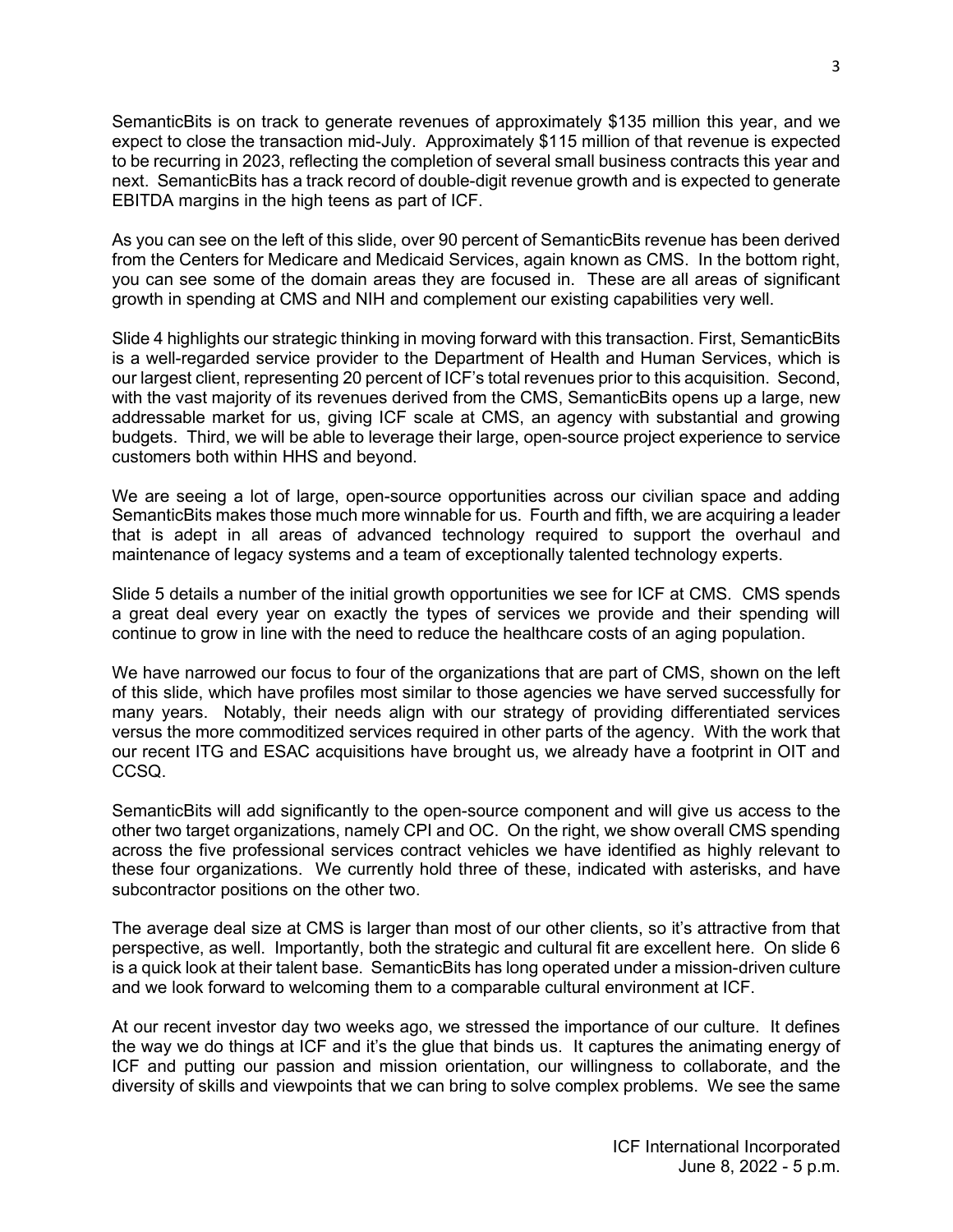elements at SemanticBits, which is why their owner sought out ICF when they were contemplating the sale of the company.

Now to review the financial details on slide 7. The \$220 million purchase price will be funded by our existing credit facility, which was recently expanded. We expect ICF's net leverage ratio, post-transaction, to be approximately 3.55, which we expect to lower by approximately 40 basis points by 2022 year-end, absent any additional acquisitions this year. When we release our second quarter results on August 3<sup>rd</sup>, we will revise our full-year guidance to reflect the SemanticBits contribution.

To sum up on slide 8, SemanticBits checks all the boxes for us. We showed the left side of this slide at our investor day to provide additional insight into our M&A criteria. The SemanticBits transaction expands our addressable market by providing access to CMS, strengthens both our technical and domain expertise, is a mission-driven, client-sector organization with great client relationships, and will be immediately accretive to our EPS. We look forward to closing this transaction and bringing our new SemanticBits colleagues on board in the near future. With that, operator, my colleagues and I would like to open the call for questions.

# **QUESTION AND ANSWER**

# **Operator**

Thank you. We will now begin the question-and-answer session. To ask a question, you may press \* then 1 on your touchtone phone. If you are using a speaker phone, please pick up your handset before pressing the keys. If at any time, your question has been addressed and you would like to withdraw your question, please press \* then 2. At this time, we will pause momentarily to assemble our roster.

Our first question comes from Tobey Sommer with Truist Securities. Please go ahead.

# **Jasper Bibb**

Hey, good afternoon. This is actually Jasper Bibb, on for Tobey. Thanks for taking my questions. I just wanted to start with how you're thinking about the revenue synergy opportunity here. Why has SemanticBits been so concentrated with CMS historically? And how do you think bringing them onto the ICF platform would help them diversify that customer base?

# **John Wasson**

I'll ask Mark Lee, who leads our public service practice and manages our IT modernization business, to take that question first. Mark?

# **Mark Lee**

Yeah. Sure. I think there's two parts of that, synergies being one and the second how we might be able to leverage ICF to bring them into more markets. For the first one, I think that the synergy there, really about the past performance they bring us for the large modernization tasks, which increasingly have a large, open-source component, marries really well with our low-code expertise, which I think is most of the big deals, going forward, are going to be some blend of those likely, and I think they really help in terms of synergy sales there.

I think in terms of bringing them into our markets, that's actually the easy part. Their capabilities are really leading edge and there are some that are specific to health and CMS, though a lot of them aren't and very easily extendable to our other public-sector clients, particularly in the civilian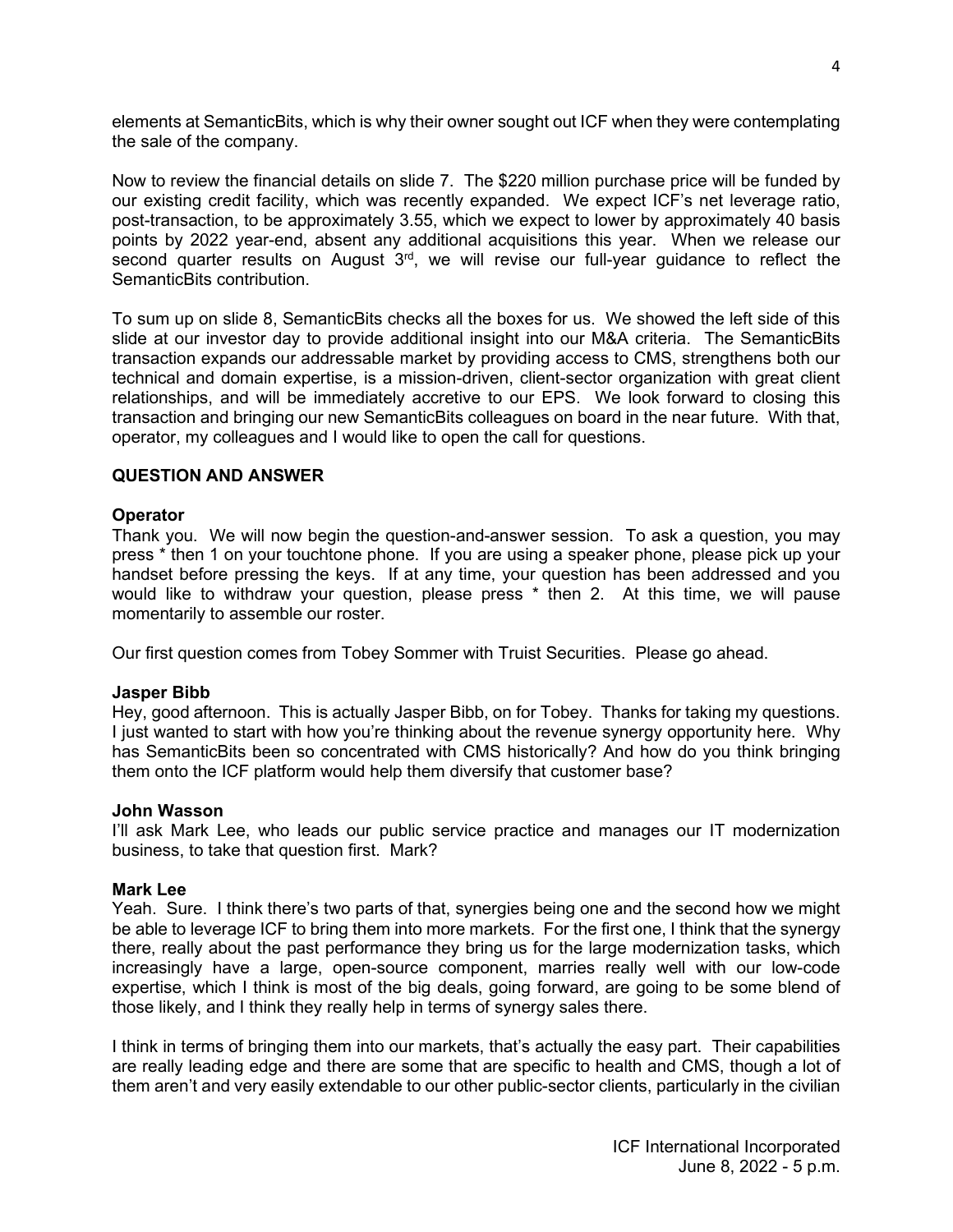space. I think we're already seeing these kids of jobs and what this bring us, really, is some larger, past-performance examples that help differentiate us on those bids.

## **Jasper Bibb**

Thanks. And then, just wanted to ask about the small business exposure. Are you expecting that headwind from small business or set-aside programs to be complete in 2023, with revenue declining to \$115 million or would there potentially still be more work coming out in future years?

## **John Wasson**

Yeah, I think that, as you know, our last several deals, ITG, Creative, and now SemanticBits, have included small business revenues and I think we have a pretty clear and effective playbook we follow to manage the transition of small business revenues by looking for full and open contracts to move those revenues and if we're not able to do that, we'll get means to sub or have joint ventures with other small businesses.

And so, given that playbook and our experience with it, we think we've really ring-fenced what the potential reduction in revenues is here, from '22 to '23. You've seen the same approach we have on our last couple of acquisitions. So I think we've ring-fenced the risk and fully captured it here and so, we would expect, as we say, the revenues to come down in 2023.

But then, thereafter, we would return to growth and we would expect significant growth in this market. I think, as you know, we've had quite robust double-digit growth in IT modernization and I think we're confident, in the long run, we'll achieve that with the SemanticBits. They've certainly been a growth company and this has been a growth market for ICF.

#### **Jasper Bibb**

Yeah, makes sense. Maybe following up on that, could you just comment on the backlog metrics for Semantic and their recompete profile in the next few years? How did that inform your thinking on the acquisition?

#### **John Wasson**

Yeah, I think I'll start and then I'll ask Mark Lee to add any comments. I think they're obviously in the federal market. I think they, like ICF, have a significant backlog. They start each year with strong visibility on their backlog and they've been very successful in growing this business and I think have had high win rates and have been very successful on recompetes. And so, I think all those metrics are strong. Mark, I don't know if you want to add any more color or specifics on that?

# **Mark Lee**

No, I think you summed it up pretty well.

#### **Jasper Bibb**

Okay. Last one from me. Can you give us a bit more context on how this deal came about? Is this a company that you partnered with in the past? Was this an auction process or did that management team from Semantic come directly to you?

# **John Wasson**

Mark, do you want to comment on that?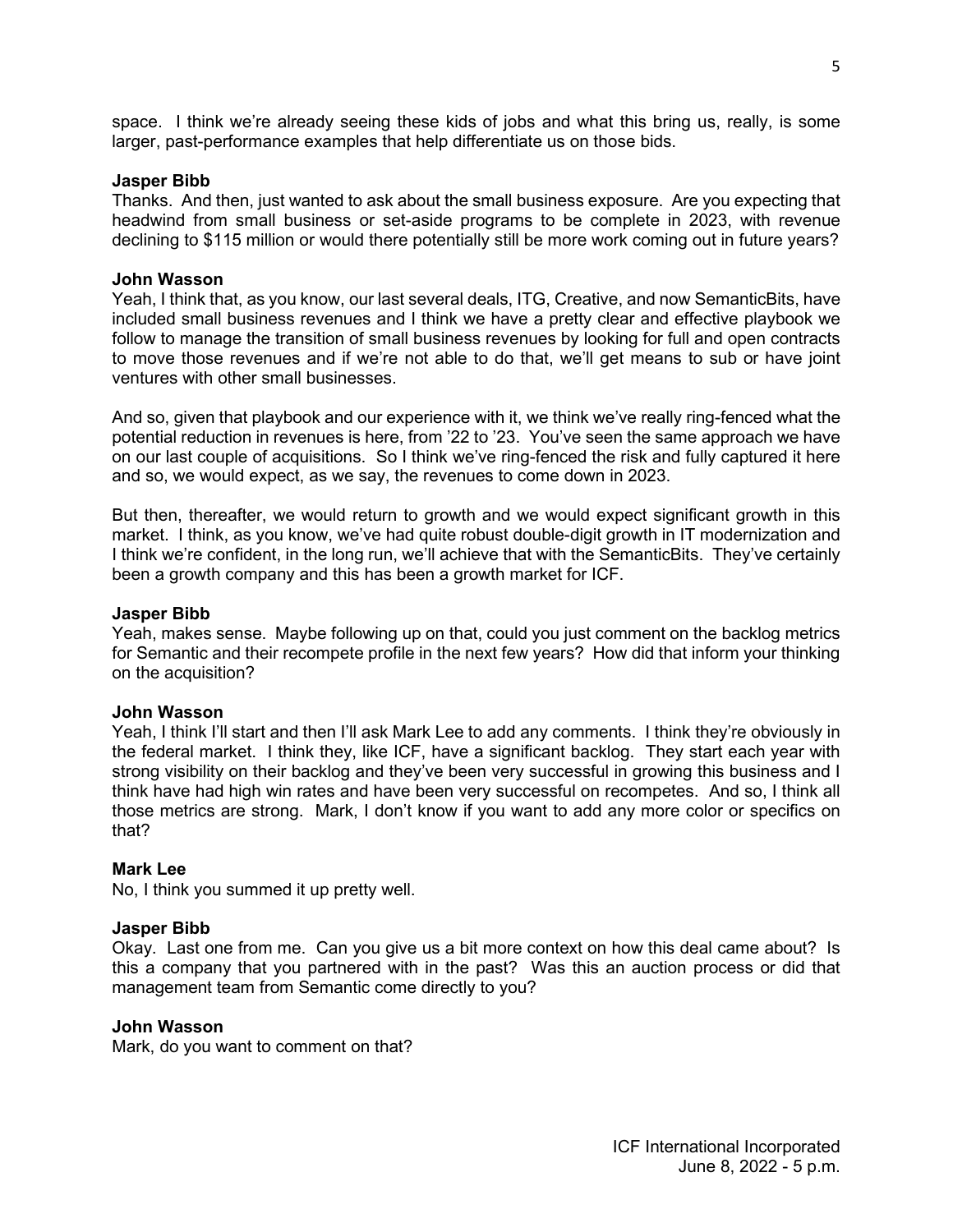## **Mark Lee**

Yeah, sure. Thanks, John. Yeah, so we had run across them a number of times, out in the market and had been really impressed by the quality of their capabilities. And we started talking with the owner probably, maybe almost a year ago, and just try to get to know them more. And the more we got to know the more we like them. And we entered into a proprietary process and that got us to where we are today.

So this wasn't an auction. It's very purposeful on both sides. I think in talking to the primary owner Ram, I think he was really looking for a really good cultural fit and a really good growth platform for his people and felt really comfortable with ICF and, obviously, we were really excited about the staff that they have, the capabilities and the clients. So I think it really seemed like a great match.

## **Jasper Bibb**

Okay. Yeah. Appreciate the detail. Thanks for taking the questions, guys.

## **Operator**

As a reminder, if you have a question, please press \* then 1 to be joined into the queue.

The next question comes from Marc Riddick with Sidoti. Please go ahead.

## **Marc Riddick**

Hi. Good afternoon.

## **John Wasson**

Hey, Marc.

# **Marc Riddick**

So a lot of the general questions are covered now. Curious as to the capacity. You made mention in the slides, as far as financials and plans, as far as debt repayment for the remainder of the year, so really appreciate that type of color. Can you talk a little bit about where this puts you, as to further acquisition capacity for the near-term?

#### **John Wasson**

Well, sure. So I'll say a few words and I'll ask Barry Broadus to add. I think as we said in the conference call remarks, and this will take us up to a net leverage ratio of about 3.55. I think as we've discussed, over the year, ICF's generally been in the range of 2 to 3.5-3.75. And over the years we've levered up and then paid down the debt quickly with our very strong cash flow.

I would say at this point, we generally are comfortable in the range of 2.5 to high 3s, and so I certainly don't see us going above a 4 leverage ratio, as a general rule. And so I think, and so, obviously, this is a significant and highly strategic acquisition for us. We'll be quite focused on integration here, certainly in the next year. I think if we were to do anything on the acquisition front, it would be small tuck-in acquisitions. I think we'll be focused on integration here for the next year. Barry, I don't know if there's anything else you'd want to add on that front?

# **Barry Broadus**

Yeah. Thanks, John. Hi, Marc.

# **Marc Riddick**

Hi, there.